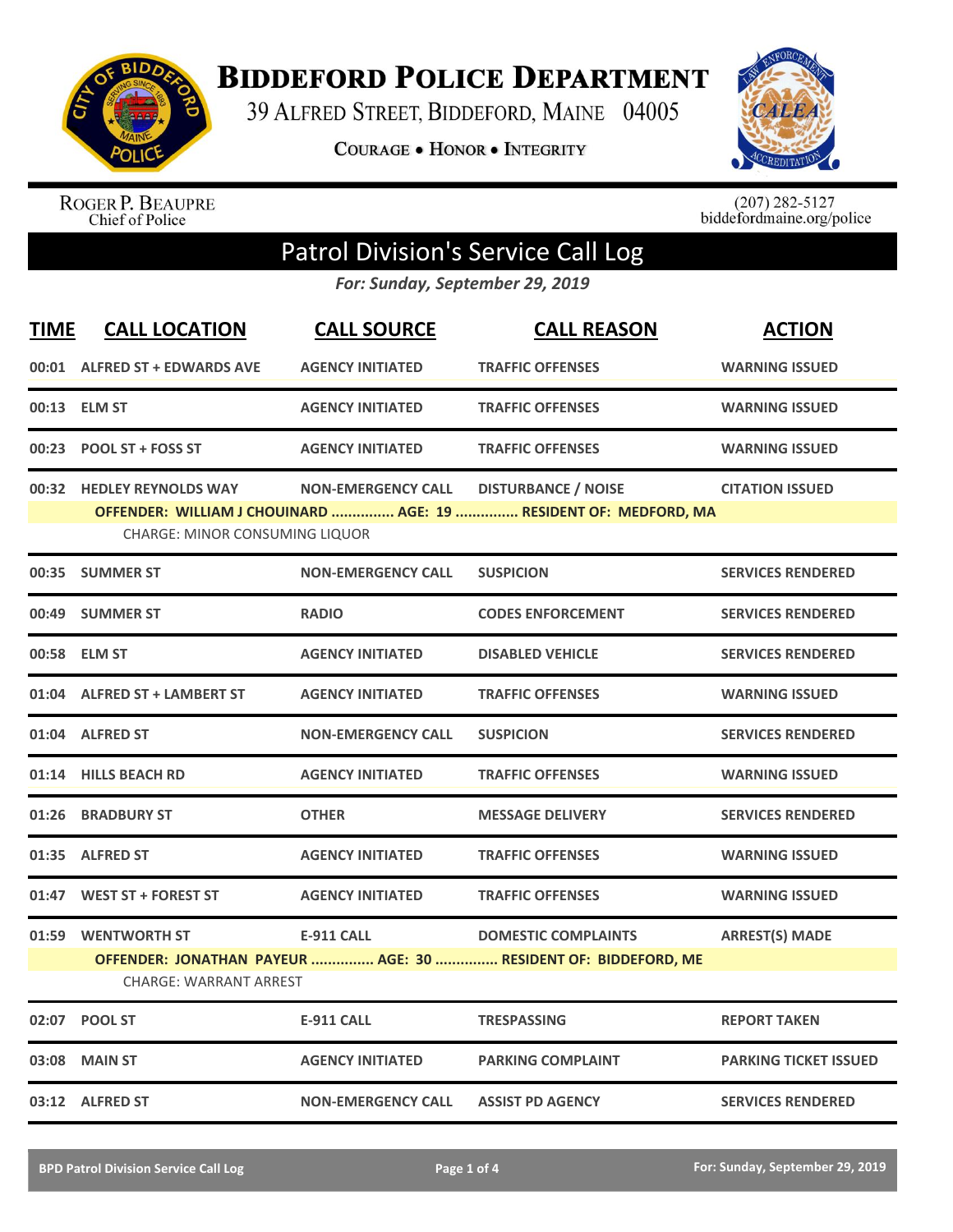| <b>TIME</b> | <b>CALL LOCATION</b>             | <b>CALL SOURCE</b>        | <b>CALL REASON</b>               | <b>ACTION</b>             |
|-------------|----------------------------------|---------------------------|----------------------------------|---------------------------|
|             | 03:49 ALFRED ST                  | <b>AGENCY INITIATED</b>   | <b>TRAFFIC OFFENSES</b>          | <b>WARNING ISSUED</b>     |
|             | 04:02 ALFRED ST                  | <b>NON-EMERGENCY CALL</b> | <b>DOMESTIC COMPLAINTS</b>       | <b>REPORT TAKEN</b>       |
|             | 04:58 ALFRED ST                  | <b>NON-EMERGENCY CALL</b> | <b>DOMESTIC COMPLAINTS</b>       | <b>SERVICES RENDERED</b>  |
|             | 05:08 HILL ST                    | <b>AGENCY INITIATED</b>   | <b>SUSPICION</b>                 | <b>UNFOUNDED</b>          |
|             | 05:49 POOL ST + GRANITE POINT RD | <b>E-911 CALL</b>         | 911 MISUSE                       | <b>NO ACTION REQUIRED</b> |
|             | 06:05 ALFRED ST + ANDREWS RD     | <b>AGENCY INITIATED</b>   | <b>TRAFFIC OFFENSES</b>          | <b>NO VIOLATION</b>       |
| 06:09       | <b>PRECOURT ST</b>               | <b>AGENCY INITIATED</b>   | <b>TRAFFIC OFFENSES</b>          | <b>WARNING ISSUED</b>     |
|             | 06:33 LINCOLN ST + ELM ST        | <b>AGENCY INITIATED</b>   | <b>TRAFFIC OFFENSES</b>          | <b>WARNING ISSUED</b>     |
|             | 06:39 JEFFERSON ST + ADAMS ST    | <b>AGENCY INITIATED</b>   | <b>TRAFFIC OFFENSES</b>          | <b>WARNING ISSUED</b>     |
|             | 07:16 RAYMOND ST                 | <b>NON-EMERGENCY CALL</b> | <b>HARASSMENT</b>                | <b>UNFOUNDED</b>          |
|             | 07:24 POOL ST + SOKOKIS RD       | <b>AGENCY INITIATED</b>   | <b>TRAFFIC OFFENSES</b>          | <b>WARNING ISSUED</b>     |
|             | 08:51 ALFRED ST                  | <b>AGENCY INITIATED</b>   | <b>TRAFFIC OFFENSES</b>          | <b>WARNING ISSUED</b>     |
| 09:15       | <b>POOL ST + MEETINGHOUSE RD</b> | <b>AGENCY INITIATED</b>   | <b>TRAFFIC OFFENSES</b>          | <b>WARNING ISSUED</b>     |
|             | 09:57 ALFRED ST                  | <b>WALK-IN AT STATION</b> | <b>HARASSMENT</b>                | <b>SERVICES RENDERED</b>  |
|             | 10:33 ALFRED ST                  | <b>NON-EMERGENCY CALL</b> | <b>TRAFFIC LIGHT MALFUNCTION</b> | <b>SERVICES RENDERED</b>  |
|             | 10:39 MAY ST                     | <b>NON-EMERGENCY CALL</b> | <b>SUSPICION</b>                 | <b>SERVICES RENDERED</b>  |
|             | 10:45 ALFRED ST                  | <b>WALK-IN AT STATION</b> | <b>ARTICLES LOST/FOUND</b>       | <b>SERVICES RENDERED</b>  |
|             | 11:05 ELM ST + LANDRY ST         | <b>AGENCY INITIATED</b>   | <b>TRAFFIC OFFENSES</b>          | <b>WARNING ISSUED</b>     |
|             | 11:07 MAIN ST                    | <b>E-911 CALL</b>         | <b>DISTURBANCE / NOISE</b>       | <b>SERVICES RENDERED</b>  |
|             | 11:13 BIRCH ST                   | <b>NON-EMERGENCY CALL</b> | <b>CRIM THREAT / TERRORIZING</b> | <b>REPORT TAKEN</b>       |
|             | 11:52 QUIMBY ST                  | <b>NON-EMERGENCY CALL</b> | <b>DISTURBANCE / NOISE</b>       | <b>SERVICES RENDERED</b>  |
|             | 12:30 BIRCH ST                   | <b>NON-EMERGENCY CALL</b> | <b>JUVENILE OFFENSES</b>         | <b>SERVICES RENDERED</b>  |
|             | 12:32 ALFRED ST + DENTAL AVE     | <b>AGENCY INITIATED</b>   | <b>TRAFFIC OFFENSES</b>          | <b>WARNING ISSUED</b>     |
|             | 13:09 WATER ST                   | <b>NON-EMERGENCY CALL</b> | <b>ARTICLES LOST/FOUND</b>       | <b>SERVICES RENDERED</b>  |
|             | 13:11 HILLS BEACH RD             | <b>NON-EMERGENCY CALL</b> | <b>PARKING COMPLAINT</b>         | <b>SERVICES RENDERED</b>  |
|             | 13:37 WENTWORTH ST               | <b>NON-EMERGENCY CALL</b> | <b>ARTICLES LOST/FOUND</b>       | <b>REPORT TAKEN</b>       |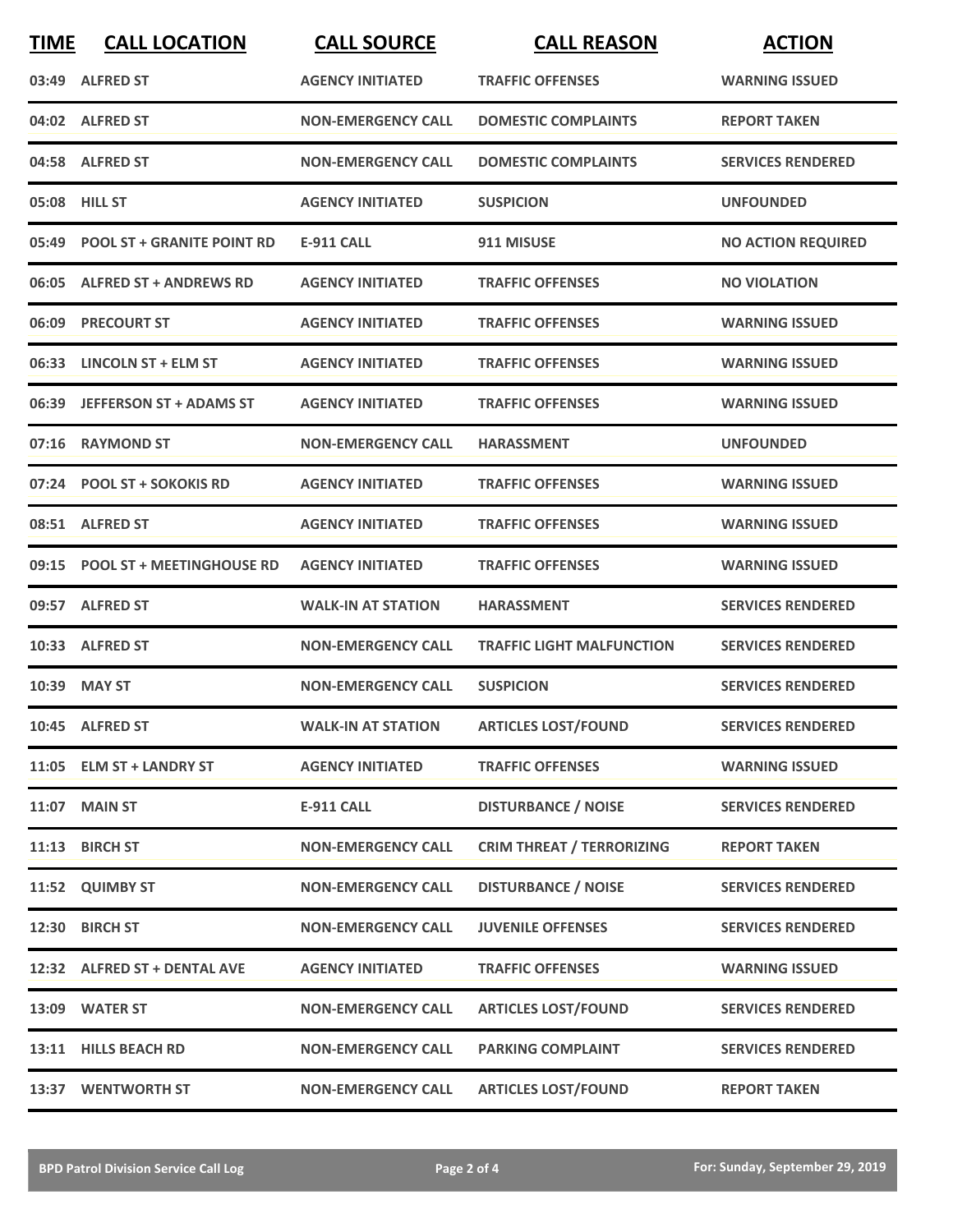| <b>TIME</b> | <b>CALL LOCATION</b>                                                                                                          | <b>CALL SOURCE</b>                                                            | <b>CALL REASON</b>                                                                      | <b>ACTION</b>             |
|-------------|-------------------------------------------------------------------------------------------------------------------------------|-------------------------------------------------------------------------------|-----------------------------------------------------------------------------------------|---------------------------|
|             | <b>13:50 PINE ST</b>                                                                                                          | <b>E-911 CALL</b>                                                             | 911 MISUSE                                                                              | <b>UNFOUNDED</b>          |
|             | 13:55 ALFRED ST                                                                                                               | <b>AGENCY INITIATED</b>                                                       | <b>CIVIL COMPLAINT</b>                                                                  | <b>SERVICES RENDERED</b>  |
|             | 15:50 HILLS BEACH RD + PLEASANT AV AGENCY INITIATED                                                                           |                                                                               | <b>TRAFFIC OFFENSES</b>                                                                 | <b>WARNING ISSUED</b>     |
|             | 16:04 ALFRED ST + CLARK ST                                                                                                    | <b>AGENCY INITIATED</b>                                                       | <b>TRAFFIC OFFENSES</b>                                                                 | <b>WARNING ISSUED</b>     |
|             | 16:10 CUTTS ST + BRADBURY ST                                                                                                  | <b>AGENCY INITIATED</b>                                                       | <b>PARKING COMPLAINT</b>                                                                | <b>SERVICES RENDERED</b>  |
|             | <b>16:15 SULLIVAN ST</b><br><b>CHARGE: ROBBERY</b><br>CHARGE: VIOLATING CONDITION OF RELEASE<br><b>CHARGE: WARRANT ARREST</b> | <b>AGENCY INITIATED</b>                                                       | <b>WARRANT ARREST</b><br>OFFENDER: ZACHARY DAVID DEVEAU  AGE: 34  RESIDENT OF: SACO, ME | <b>ARREST(S) MADE</b>     |
|             | 17:19 SOUTH ST + PAQUIN AVE                                                                                                   | <b>NON-EMERGENCY CALL</b>                                                     | <b>ANIMAL COMPLAINT</b>                                                                 | <b>SERVICES RENDERED</b>  |
| 17:19       | <b>BIRCH ST</b>                                                                                                               | <b>NON-EMERGENCY CALL</b>                                                     | <b>CRIMINAL MISCHIEF</b>                                                                | <b>UNFOUNDED</b>          |
| 17:29       | <b>ALFRED ST + BARRA RD</b>                                                                                                   | <b>AGENCY INITIATED</b>                                                       | <b>TRAFFIC OFFENSES</b>                                                                 | <b>WARNING ISSUED</b>     |
| 17:29       | <b>BOULDER WAY</b><br>OFFENDER: JUVENILE - J  AGE: 17  RESIDENT OF: BUXTON, ME                                                | <b>NON-EMERGENCY CALL</b><br>CHARGE: THEFT BY UNAUTHORIZED TAKING OR TRANSFER | <b>SHOPLIFTING</b>                                                                      | <b>CITATION ISSUED</b>    |
|             | 17:31 ELM ST                                                                                                                  | <b>NON-EMERGENCY CALL</b>                                                     | <b>SUSPICION</b>                                                                        | <b>UNFOUNDED</b>          |
| 17:59       | <b>POOL ST + MARBLEHEAD LN</b>                                                                                                | <b>AGENCY INITIATED</b>                                                       | <b>TRAFFIC OFFENSES</b>                                                                 | <b>WARNING ISSUED</b>     |
|             | 18:25 LINCOLN ST                                                                                                              | <b>E-911 CALL</b>                                                             | 911 MISUSE                                                                              | <b>NEGATIVE CONTACT</b>   |
|             | 18:37 PIKE ST                                                                                                                 | <b>NON-EMERGENCY CALL</b>                                                     | <b>DOMESTIC COMPLAINTS</b>                                                              | <b>REPORT TAKEN</b>       |
|             | 18:46 CLEAVES ST                                                                                                              | <b>NON-EMERGENCY CALL</b>                                                     | <b>ASSIST PD AGENCY</b>                                                                 | <b>SERVICES RENDERED</b>  |
|             | 19:01 LINCOLN ST + STONE ST                                                                                                   | <b>AGENCY INITIATED</b>                                                       | <b>TRAFFIC OFFENSES</b>                                                                 | <b>WARNING ISSUED</b>     |
|             | 20:03 MAIN ST                                                                                                                 | <b>NON-EMERGENCY CALL</b>                                                     | <b>DRUNKENNESS</b>                                                                      | <b>NEGATIVE CONTACT</b>   |
|             | 21:08 ALFRED ST                                                                                                               | <b>NON-EMERGENCY CALL</b>                                                     | <b>CHECK WELFARE</b>                                                                    | <b>NEGATIVE CONTACT</b>   |
|             | 21:38 ALFRED ST                                                                                                               | <b>NON-EMERGENCY CALL</b>                                                     | <b>CHECK WELFARE</b>                                                                    | <b>GONE ON ARRIVAL</b>    |
|             | 21:47 MAY ST                                                                                                                  | <b>E-911 CALL</b>                                                             | <b>DISTURBANCE / NOISE</b>                                                              | <b>WARNING ISSUED</b>     |
|             | 22:00 ALFRED ST                                                                                                               | <b>NON-EMERGENCY CALL</b>                                                     | <b>COURT ORDERED CHECK IN</b>                                                           | <b>SERVICES RENDERED</b>  |
|             | 22:21 ALFRED ST                                                                                                               | <b>NON-EMERGENCY CALL</b>                                                     | <b>CANT CHECK IN TODAY</b>                                                              | <b>NO ACTION REQUIRED</b> |
|             | 22:39 ROCKY WAY                                                                                                               | E-911 CALL                                                                    | 911 MISUSE                                                                              | <b>NO ACTION REQUIRED</b> |